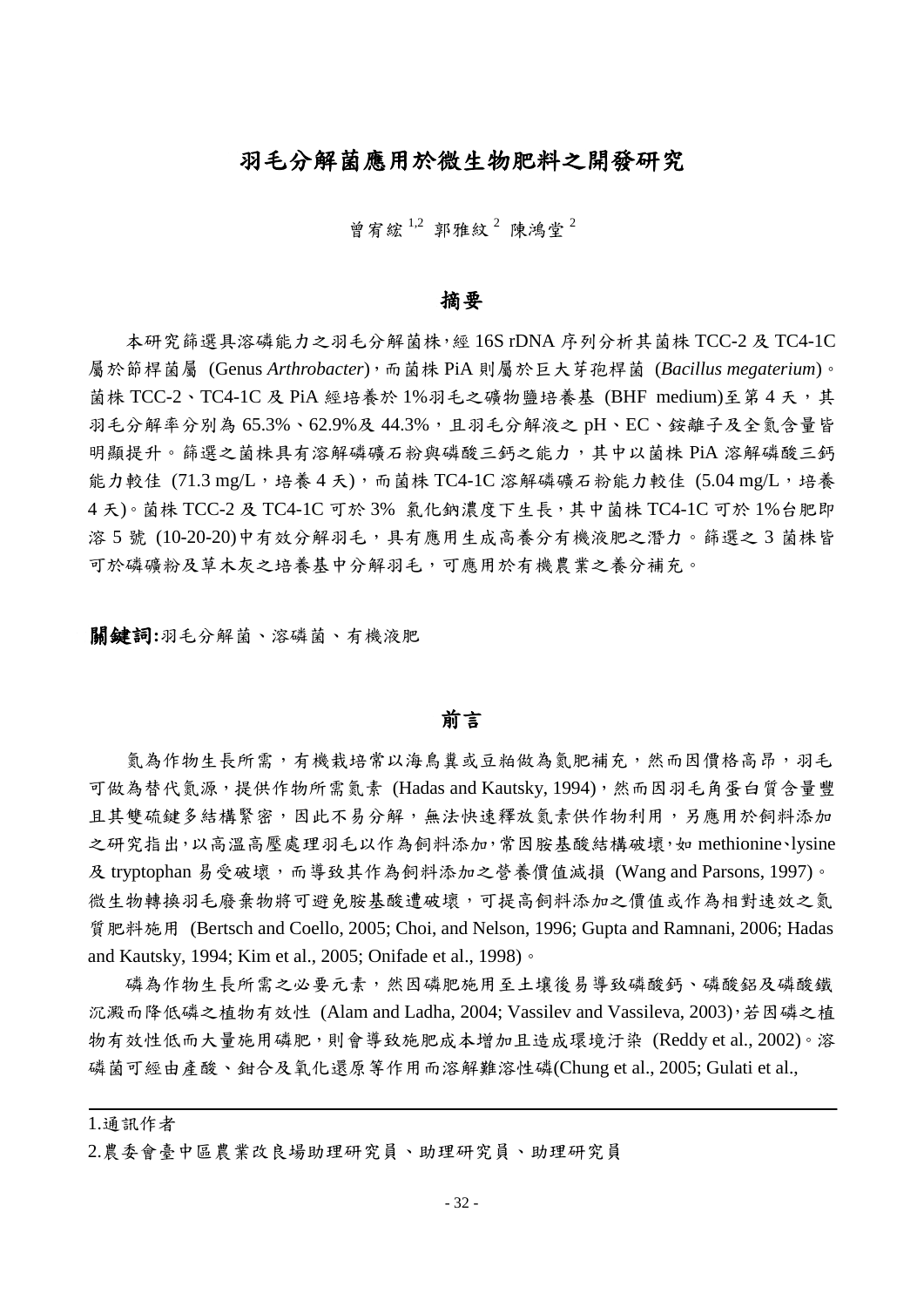2010)。近來由於肥料價格高漲及其他產業對磷礦的需求增加,如食物防腐添加、殺真菌劑應 用、製陶業、冶金業等,使得高品質磷礦分配至農業應用的機會降低,因此以溶磷菌進行土 壤磷之溶出以提高作物利用率,有利於達農業之永續發展 (Gyaneshwar et al., 2002)。

# 材料與方法

#### 具溶磷能力之羽毛分解菌株之篩選

本研究採取中興大學中興湖周邊之土壤,添加10 g土壤於95 ml含有1% 雞羽毛 (取自興 中台股份有限公司)、及0.5%磷酸三鈣 (Calcium phosphate tribasic, KATAYAMA) 之去離子水 中,經室溫培養5天後以十倍連續稀釋塗抹於BHF (1% 羽毛, w/v) 固態培養基中, BHF培養 基為參考BH基本礦物鹽培養基 (Bushnell and Haas, 1941), 並經修改其配方為每1L去離子水 含有 1 g 磷酸氫二鉀、1 g 磷酸二氫鉀、0.2 g 硫酸鎂 (含7個結晶水)及0.02 g 氯化鈣並添加 1% (w/v)之羽毛。羽毛先經由刀片切割機切割約20秒後備用。經培養3-5天後,進行純化培養 並挑選單一菌落接種至液態磷酸三鈣或磷礦石粉 (Rock-P, CCM FERTILIZER Sdn Bhd) 培養 基,經培養4天後以鉬藍法 (Watanabe and Olsen, 1965)進行水溶性磷含量分析,以篩選溶磷菌 株並分析其溶磷量。磷酸三鈣培養基及磷礦石粉培養基之配方參照肥料檢驗方法 (方法編號 AFS3183-1)。接種篩選之溶磷菌株單一菌落至BHF液態培養基中,於室溫培養4天後觀察羽毛 分解狀況,以篩選出具溶磷能力之羽毛分解菌。上述培養基以高溫高壓滅菌20分鐘後備用。 固態培養基配製則添加17 g/L 洋菜膠。

#### 篩選之菌株**16S rDNA**基因序列分析

篩選菌株接種於5 mL NB (nutrient broth, Difco) 培養基中,於室溫培養24小時後,以MO BIO 公司之商業套組 (UltraClean<sup>TM</sup> Microbial Genomic DNA isolation Kit, MO BIO Laboratories, INC., USA) 進行細菌 DNA 萃取。抽取之DNA以引子1F (5' GAG TTT GAT CAT GGC TCA G 3')及9R (5' AAG GAG GTG ATC CAA CCG CA 3') (Kämpfer et al., 2003; Shen et al., 2005) 進行PCR以放大16S rDNA。委外進行定序分析,取得序列後於 GenBank (NCBI) 進行序列比對,以初步確認篩選菌株之菌屬。

#### 篩選菌株之耐鹽能力分析

菌株耐鹽能力分析以配製1%、2%、3%、4%、5%及6%之氯化鈉之NB (nutrient broth)培 養基,經接種單一菌落培養18小時後測定其培養液之OD600值。

#### 羽毛分解率及分解液之**pH**、**EC**、元素養分分析

本研究接種篩選菌株之單一菌落於50 mL羽毛培養基 (BHF)中,於30℃及120 rpm 震盪培 養4天後進行分析。其培養液經預先以70℃烘乾至恆重之Whatman No.1濾紙過濾後,其濾液以 電極分析pH及EC,銨態氮及全氮以微量擴散法測定 (Keeney and Nelson, 1982), 鉀以火焰光 度計測定 (Sherwood flam photometer 410),磷以鉬藍法測定 (Watanabe and Olsen. 1965)而鈣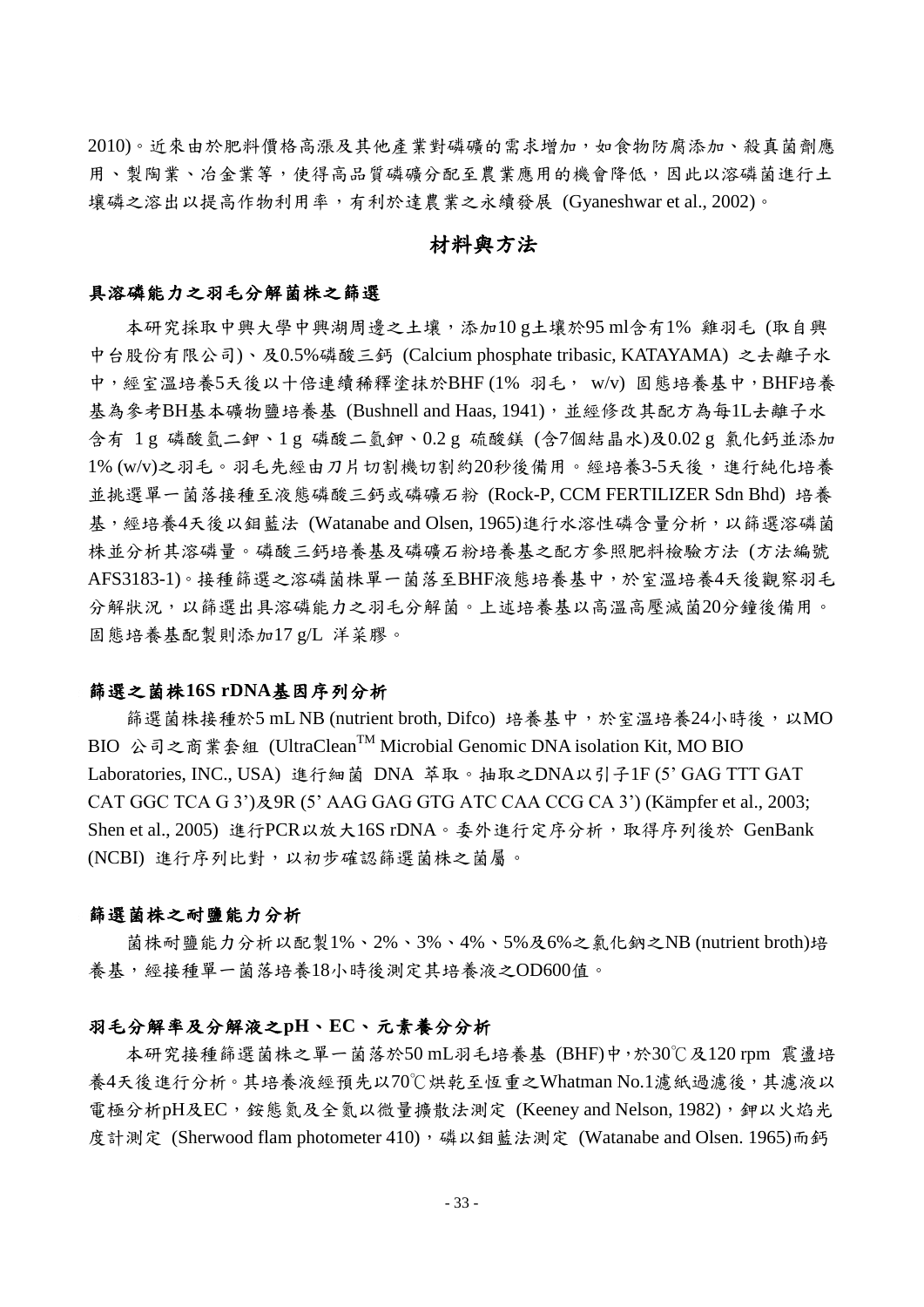及鎂則用原子吸收光譜儀 (Hitachi Polarized Zeeman Atomic absorption spectrophotometer Z-5000) 分析。濾紙上殘留羽毛經70℃烘乾至恆重後秤重,經與對照處理 (未接菌之羽毛培養 基) 之殘留重量比較後,計算羽毛分解率。以上處理皆以3重複進行試驗。並分析羽毛於不同 資材中之分解率及濾液元素養份分析。

## 結果與討論

本研究篩選3株具溶磷能力之羽毛分解菌株,經 16S rDNA 序列分析,其中菌株 TCC-2 及 TC4-1C 屬於節桿菌屬 (genus *Arthrobacter*),而菌株 PiA 經 16S rDNA 序列分析及委託食 品工業發展研究所進行菌種鑑定為巨大芽孢桿菌 (*Bacillus megaterium*),另 2 菌株之菌種仍在 食工所分析中。此 3 菌株於磷礦石粉固態培養基中可顯示出透明環 (圖 1),於磷酸三鈣及磷 礦石粉液態培養基之溶磷能力如表一,以菌株 PiA 溶解磷酸三鈣效果較佳而菌株 TC4-1C 溶 解磷礦石粉能力較佳。菌株培養於基本礦物鹽羽毛培養基之羽毛分解率分析 (表二),顯示以 節桿菌屬之菌株 TCC-2 及 TC4-1C 之羽毛分解能力較佳,其羽毛分解液之 pH、EC、銨離子 及全氮含量皆明顯提升,顯示菌株可以羽毛為碳及氮源,並逐步分解羽毛角蛋白質。菌株耐 鹽特性分析顯示菌株 TCC-2 及菌株 TC4-1C 可於 3% 氯化鈉 NB 培養基中生長,其 OD600 值 與不添加氯化鈉者相近,顯示於此氯化鈉濃度下不影響菌株本身生長特性,其中以菌株 TCC-2 之耐鹽能力最佳,於 6% 氯化鈉之培養基中,其 OD600 值仍有 1.5,其次為菌株 TC4-1C 而 菌株 PiA 則於 1%氯化鈉培養基中生長明顯受抑制,於 3%氯化鈉濃度下則完全無法生長,不 具耐鹽能力 (圖 2),顯示菌株 TCC-2 及 TC4-1C 具有應用於與化學肥料混合施用之潛力,另 經研究發現菌株 TC4-1C 可於 1%台肥即溶 5 號培養基中有效分解羽毛 (表三),以羽毛作為碳 源,並在含可溶性氮源情況下有效分解羽毛,可應用於生成高養分並富含胺基酸之液肥,有 利提高此菌株於田間之應用性,推測此耐鹽菌於田間高化肥濃度培養環境下亦具有降低雜菌 影響之效果,有助於此菌株功能之表現。另此 3 菌株皆可於 1%羽毛 0.5%磷礦粉及 0.5%草木 灰中分解羽毛 (表四),可生成適用於有機栽培之液肥,推測可藉由菌株之蛋白質分解能力及 溶磷能力,提高有機栽培中豆粕之分解率及土壤溶磷效果。本研究篩選之菌株可應用於羽毛 轉化再利用並以菌株本身之溶磷能力,提高土壤磷肥有效性,達到農業環境資源永續利用之 目標。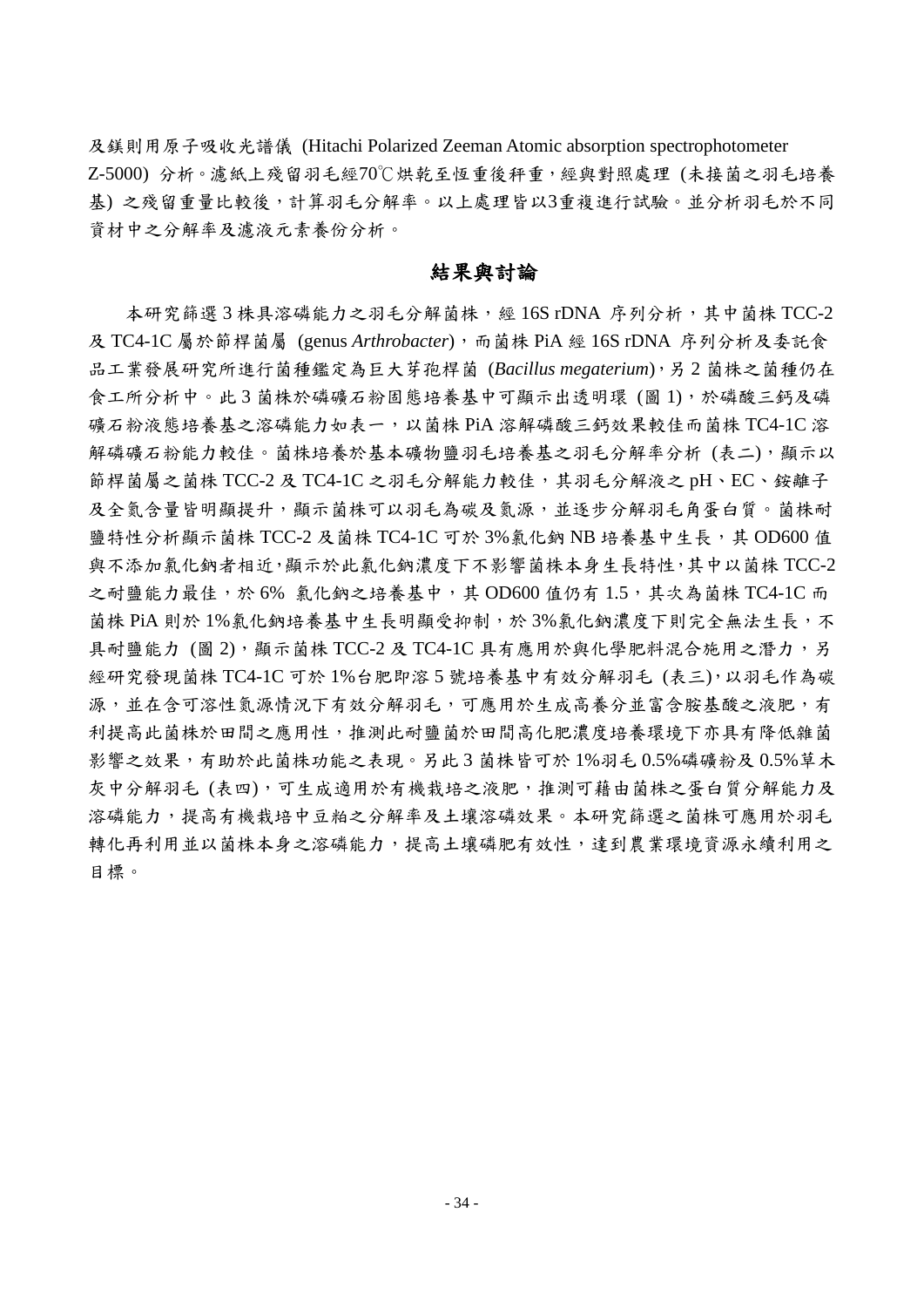

圖 1.篩選菌株於磷礦石粉培養基之溶磷狀況,左上為菌株 TC4-1C、右上為菌株 PiA、左下為 菌株 TCC-2

Fig. 1. Isolates inoculated in the rock phosphate medium, top left is TC4-1C, top right is PiA and down left is TCC-2



圖 2.篩選菌株於不同氯化鈉濃度 (%)之 NB 培養基中,經培養 18 小時之 OD600 吸光值 Fig. 2. The OD600 value of nutrient broth medium contained different concentration of NaCl after inoculation of the isolates.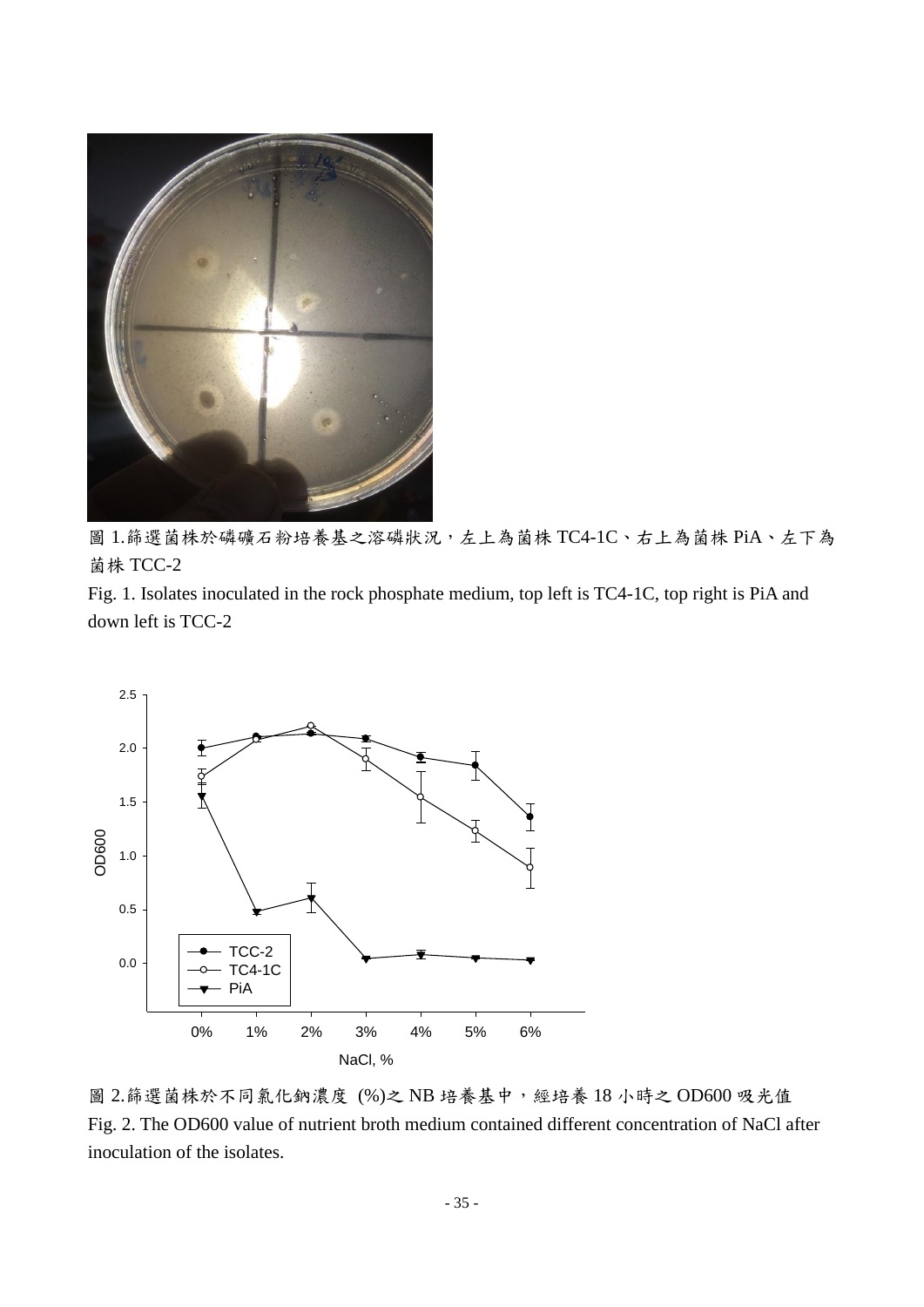表 1.菌株經培養於磷酸三鈣及磷礦石粉培養基至第 4 天之溶磷能力分析

Table1. The solubilization analysis of phosphate by incubation of the isolates in calcium phosphate and rock phosphate medium at the fourth day.

| <b>Isolates</b> | Ca-P $(mg/L)$    | $R-P$ (mg/L)    |
|-----------------|------------------|-----------------|
| TCC-2           | $8.51 \pm 0.007$ | $2.34 \pm 0.22$ |
| TC4-1C          | 17.50±0.36       | $5.04 \pm 0.34$ |
| PiA             | 71.33±8.60       | $2.45 \pm 0.18$ |
|                 |                  |                 |

表 2.菌株於基本礦物鹽羽毛培養基 (BHF)至第 4 天之羽毛分解液成分分析及羽毛分解率

Table2. The feather degradation rate and nutrient analysis of filtrate by incubation of the isolates in the BHF medium at the fourth day.

| <b>Isolates</b> | pH         | EC    | $NH4+$      | Tot-N             | P            | К        | Ca     | Mg     | Degradation              |
|-----------------|------------|-------|-------------|-------------------|--------------|----------|--------|--------|--------------------------|
|                 |            |       | (mg/L)      | $(\%)$            | (mg/L)       | (mg/L)   | (mg/L) | (mg/L) | rate %                   |
| $C-2$           | 8.32       | 4.09  | 535.95 0.55 |                   | 533.43       | 767.5    | 1.8    | 4.7    | $65.3 \pm 0.7$           |
|                 | $\pm 0.06$ | ±1.11 |             | $±38.25$ $±0.015$ | ±11.92       | ±13.44   | ±0.14  | ±0.57  |                          |
| $4-1C$          | 8.39       | 4.04  | 534.45 0.54 |                   | 418.28       | 750.9    | 1.6    | 1.6    | $62.9 \pm 3.4$           |
|                 | $\pm 0.15$ | ±1.04 | ±6.43       | ±0.001            | ±72.37       | ±0.14    | ±0.14  | ±0.64  |                          |
| PiA             | 7.99       | 3.37  | 383.67      | 0.40              | 562.26 748.8 |          | 1.5    | 1.3    | 44.8                     |
|                 | $+0.05$    | ±0.84 | ±26.58      | ±0.032            | ±62.71       | $+11.03$ | ±0.14  | ±0.25  |                          |
| BK              | 6.78       | 1.69  | 11.4        | 0.014             | 413.50       | 717.6    | 1.85   | 17.4   | $\overline{\phantom{a}}$ |
|                 | ±0.04      | ±0.59 | ±0.85       | ±0.001            | ±7.78        | ±41.65   | ±0.35  | ±0.14  |                          |

表 3.菌株培養於 1%台肥即溶 5 號、1%羽毛、0.5%草木灰至第 4 天之羽毛分解液成分分析及 羽毛分解率

Table3. The feather degradation rate and nutrient analysis of filtrate by incubation of the isolates in the 1% feather, 1% instant water soluble fertilizer #5 (10-20-20) and 0.5% plant ash medium at the fourth day.

| <b>Isolates</b> | pH    | EC.   | $NH4+$      | Tot-N P    |        | K      | Ca     | Mg     | Degradation |
|-----------------|-------|-------|-------------|------------|--------|--------|--------|--------|-------------|
|                 |       |       | (mg/L)      | (%)        | (mg/L) | (mg/L) | (mg/L) | (mg/L) | rate %      |
| $C-2$           | 7.89  | 16.32 | 1324        | 1.330      | 703.8  | 2565.0 | 0.2    | 0.2    | 11.13       |
| $4-1C$          | 8.39  | 17.3  | 1571.5 1.51 |            | 749.5  | 2730.3 | 0.1    | 0.1    | 35.65       |
|                 | ±0.01 | ±0.21 | ±6.36       | $\pm 0.09$ | ±88.6  | ±40.3  | ±0.0   | ±0.0   | ±7.86       |
| PiA             | 7.68  | 16.18 | 1252        | 1.203      | 881.2  | 2633.4 | 0.2    | 0.3    | 2.96        |
| BК              | 7.15  | 14.89 | 1081        | 1.061      | 680.2  | 2542.2 | 0.3    | 6.8    |             |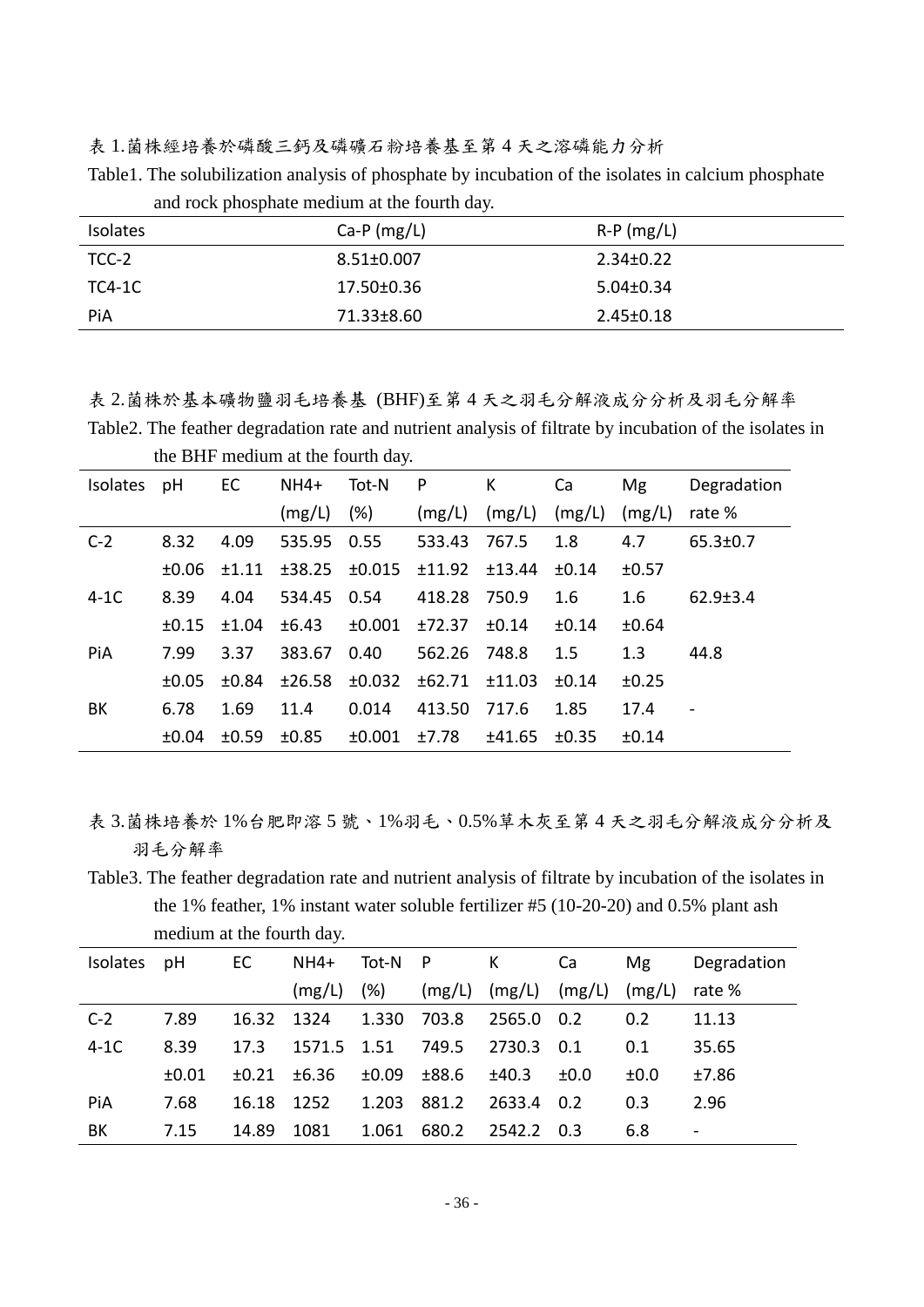表 4.菌株培養於 1%羽毛、0.5%磷礦石粉及 0.5%草木灰至第 4 天之羽毛分解液成分分析 Table4. The nutrient analysis of filtrate by incubation of the isolates in the 1% feather, 0.5% rock phosphate and 0.5% plant ash medium at the fourth day.

| <b>Strains</b> | pH    | EC    | $NH4+$ | Tot-N  | P      | К      | Ca     | Mg      |
|----------------|-------|-------|--------|--------|--------|--------|--------|---------|
|                |       |       | (mg/L) | (%)    | (mg/L) | (mg/L) | (mg/L) | (mg/L)  |
| $C-2$          | 8.6   | 4.30  | 205.33 | 0.274  | 8.22   | 1218.4 | 5.53   | 3.77    |
|                | ±0.02 | ±0.50 | ±41.79 | ±0.037 | ±0.87  | ±122.7 | ±1.80  | ±0.64   |
| $4-1C$         | 8.75  | 4.54  | 249.67 | 0.32   | 9.53   | 1232   | 2.83   | 3.67    |
|                | ±0.01 | ±0.60 | ±32.31 | ±0.001 | ±0.30  | ±83.5  | ±0.25  | ±0.06   |
| PiA            | 8.5   | 4.38  | 205.0  | 0.25   | 8.37   | 1255.8 | 5.37   | 4.47    |
|                | ±0.17 | ±0.40 | ±24.25 | ±0.04  | ±2.18  | ±55.9  | ±2.98  | $+1.42$ |
| BK             | 8.85  | 3.27  | 12.00  | 0.052  | 5.82   | 1228.9 | 2.43   | 2.90    |
|                | ±0.25 | ±0.39 | ±2.00  | ±0.016 | ±0.26  | ±105.8 | ±1.01  | ±2.14   |

# 參考文獻

- 1. Alam, M. M. and J. K. Ladha. 2004. Optimizing phosphorus fertilization in an intensive vegetable-rice cropping system. Biol. Fertil. Soils 40:277-283.
- 2. Bertsch, A. and N. Coello. 2005. A biotechnological process for treatment and recycling poultry feathers as a feed ingredient. Bioresour. Technol. 96:1703-1780.
- 3. Bushnell, L. D. and H. F. Haas. 1941. The utilization of certain hydrocarbons by microorganisms. J. Bacteriol. 41:653-73.
- 4. Choi, J. M. and P. V. Nelson. 1996. Developing a slow-release nitrogen fertilizer from organic sources: II. Using poultry feathers. J. Am. Soc. Hort. Sci. 121:634-638.
- 5. Chung, H., M. Park, M. Madhaiyan, S. Seshadri, J. Song, H. Cho, and T. Sa. 2005. Isolation and characterization of phosphate solubilizing bacteria from the rhizosphere of crop plants of Korea. Soil. Boil. Biochem. 37:1970-1974.
- 6. Gulati, A., N. Sharma, P. Vyas, S. Sood, P. Rahi, V. Pathania, and R. Prasad. 2010. Organic acid production and plant growth promotion as a function of phosphate solubilization by *Acinetobacter rhizosphaerae* strain BIHB 723 isolated from the cold deserts of the trans-Himalayas. Arch. Microbiol. 192:975-983.
- 7. Gupta, R. and P. Ramnani. 2006. Microbial keratinases and their prospective applications: an overview. Appl. Microbiol. Biotechnol. 70:21-33.
- 8. Gyaneshwar, P., G. Naresh Kumar, L. J. Parekh, and P. S. Poole. 2002. Role of soil microorganisms in improving P nutrition of plants. Plant Soil 245:83-93.
- 9. Hadas, A. and L. Kautsky. 1994. Feather meal, a semi-slow-release nitrogen fertilizer for organic farming. Fertil. Res. 38:165-70.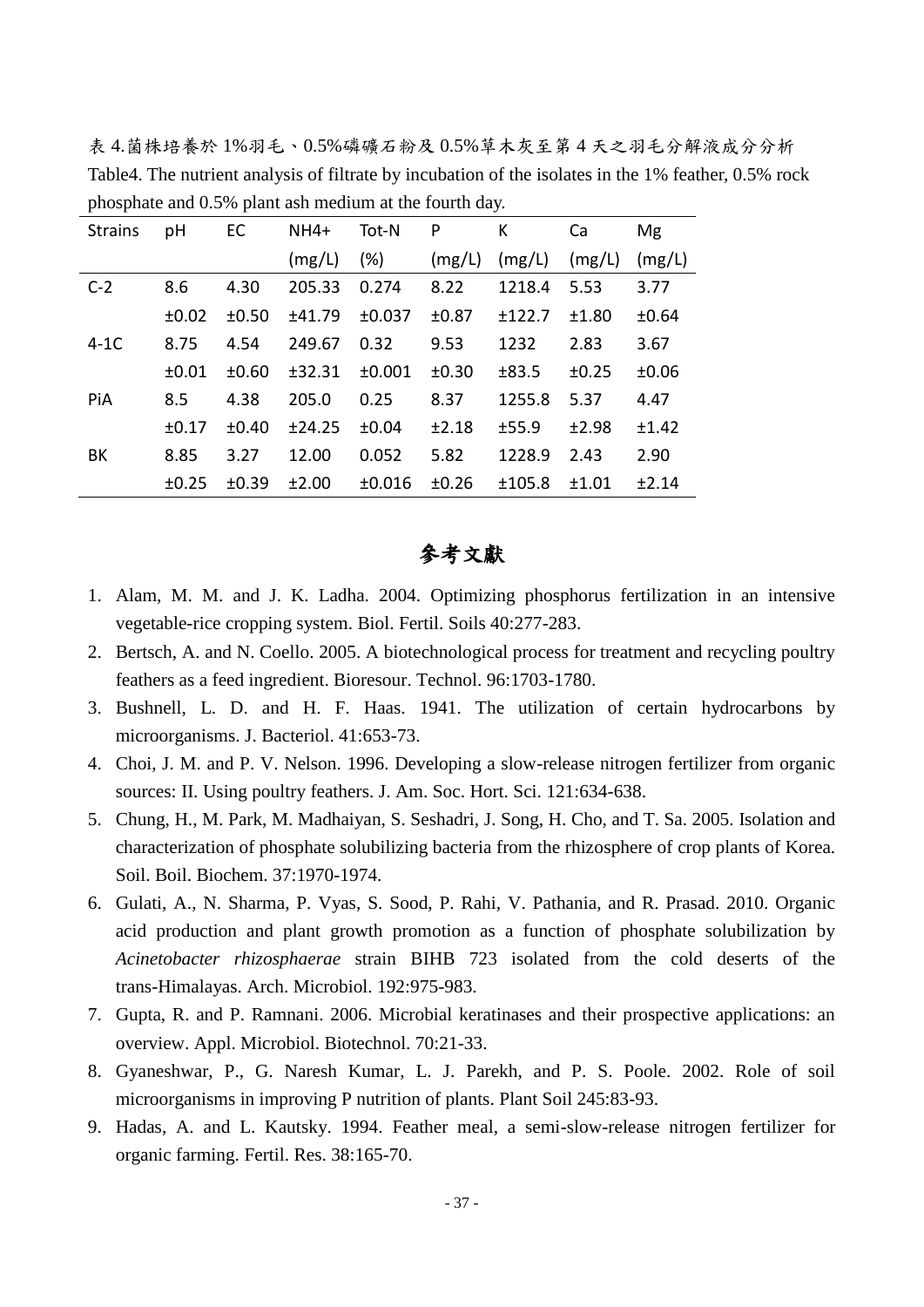- 10. Kämpfer, P., U. Dreyer, A. Neef, W. Dott, and H. J. Busse. 2003. *Chryseobacterium defluvii* sp. nov., isolated from wastewater. Int J Syst Evol Microbiol 53: 93–97.
- 11. Keeney, D. R. and D. W. Nelson. 1982. Nitrogen-Inorganic Form. P. 659-663. In: Methods of Soil Analysis, Part 2, 2nd edition.(Page A. L., R. H. Miller and D. R. Keeney,eds.) ASA, Madison, Wisconsin,
- 12. Kim, J. M., Y. M. Choi, and H. J. Suh. 2005. Preparation of feather digests as fertilizer with *Bacillus Pumilus* KHS-1. J. Microbiol. Biotech. 15:472-476.
- 13. Onifade, A. A., N. A. Al-Sane, A. A. Al-Musallam and S. Al-Zarban. 1998. A review: potentials for biotechnological applications of keratin-degrading microorganisms and their enzymes for nutritional improvement of feathers and other keratins as livestock feed resources. Bioresour. Technol. 66:1-11.
- 14. Reddy, M. S., S. Kumar, K. Babita, and M. S. Reddy. 2002. Biosolubilization of poorly soluble rock phosphates by *Aspergillus tubingensis* and *Aspergillus niger*. Bioresour. Technol. 84:187-189.
- 15. Shen, F. T., P. Kämpfer , C. C. Young, W. A. Lai, and A. B. Arun. 2005. *Chryseobacterium taichungense* sp. nov., isolated from contaminated soil. Int. J. Syst. Evol. Microbiol. 55:1301–1304.
- 16. Vassilev, N. and M. Vassileva. 2003. Biotechnological solubilization of rock phosphate on media containing agro-industrial wastes. Appl. Microbiol. Biotechnol. 61:435-440.
- 17. Wang, X. and C. M. Parsons. 1997. Effect of processing systems on protein quality of feather meals and hog hair meals. Poultry Sci. 76: 491-496.
- 18. Watanabe, F. S. and S. R. Olsen. 1965. Test of an ascorbic acid method for determining phosphorous in water and NaHCO<sub>3</sub> extracts from soil. Soil. Sci. Soc. Am. J. 29:677-678.